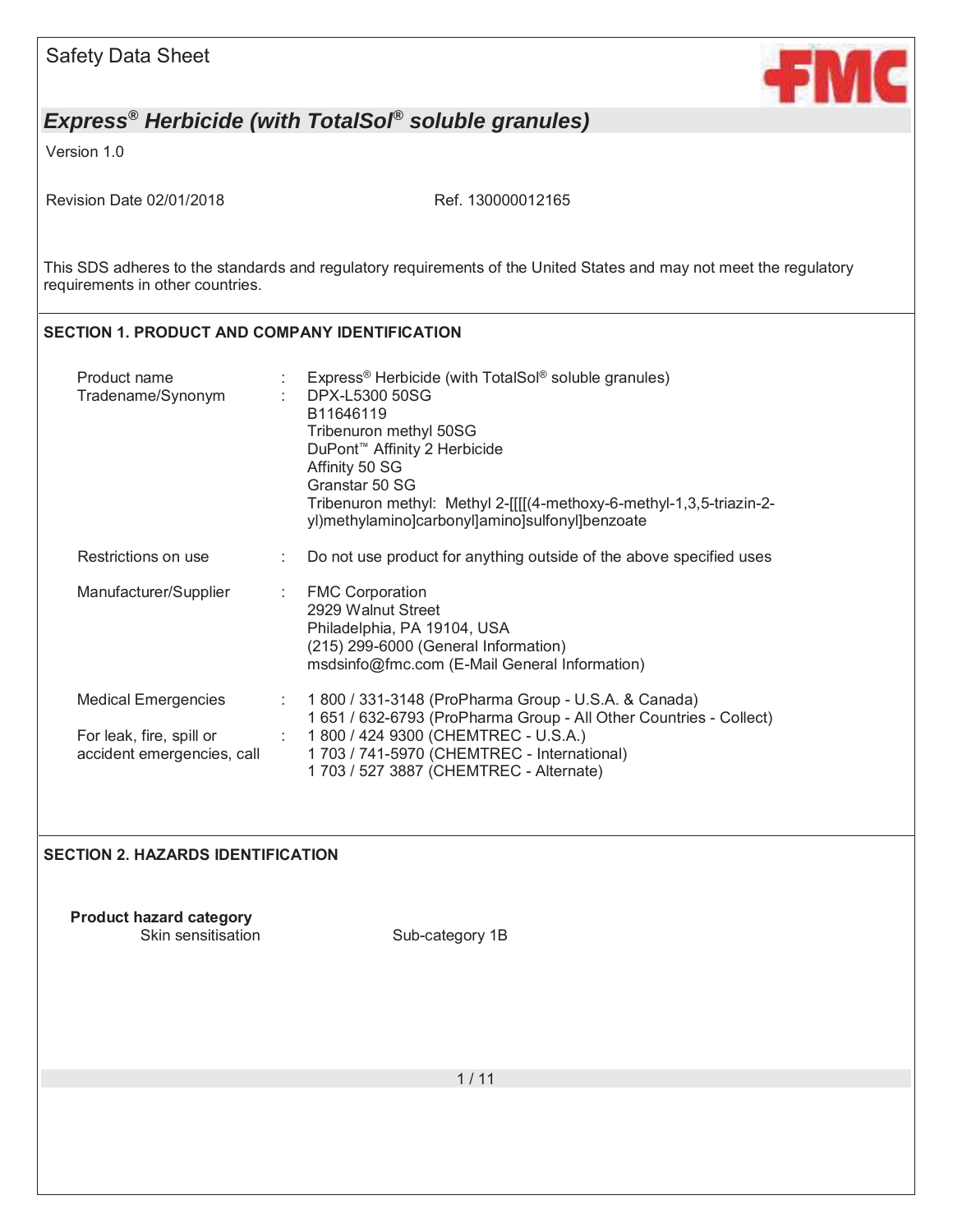| <b>Safety Data Sheet</b>          |                                                                                                                                                                                                                                                                                                                                                                                                         |  |
|-----------------------------------|---------------------------------------------------------------------------------------------------------------------------------------------------------------------------------------------------------------------------------------------------------------------------------------------------------------------------------------------------------------------------------------------------------|--|
|                                   | Express <sup>®</sup> Herbicide (with TotalSol <sup>®</sup> soluble granules)                                                                                                                                                                                                                                                                                                                            |  |
| Version 1.0                       |                                                                                                                                                                                                                                                                                                                                                                                                         |  |
| Revision Date 02/01/2018          | Ref. 130000012165                                                                                                                                                                                                                                                                                                                                                                                       |  |
| <b>Label content</b><br>Pictogram |                                                                                                                                                                                                                                                                                                                                                                                                         |  |
| Signal word                       | : Warning                                                                                                                                                                                                                                                                                                                                                                                               |  |
| Hazardous warnings                | : May cause an allergic skin reaction.                                                                                                                                                                                                                                                                                                                                                                  |  |
| Hazardous prevention<br>measures  | : Avoid breathing dust/ fume/ gas/ mist/ vapours/ spray.<br>Contaminated work clothing should not be allowed out of the workplace.<br>Wear protective gloves.<br>IF ON SKIN: Wash with plenty of soap and water.<br>If skin irritation or rash occurs: Get medical advice/attention.<br>Wash contaminated clothing before reuse.<br>Dispose of contents/ container to an approved waste disposal plant. |  |
| <b>Other hazards</b>              |                                                                                                                                                                                                                                                                                                                                                                                                         |  |

## No applicable data available.

### **SECTION 3. COMPOSITION/INFORMATION ON INGREDIENTS**

| Component                         | CAS-No.     | Concentration |
|-----------------------------------|-------------|---------------|
| Tribenuron methyl                 | 101200-48-0 | 50%           |
| Trisodium phosphate dodecahydrate | 10101-89-0  | $10 - 15 \%$  |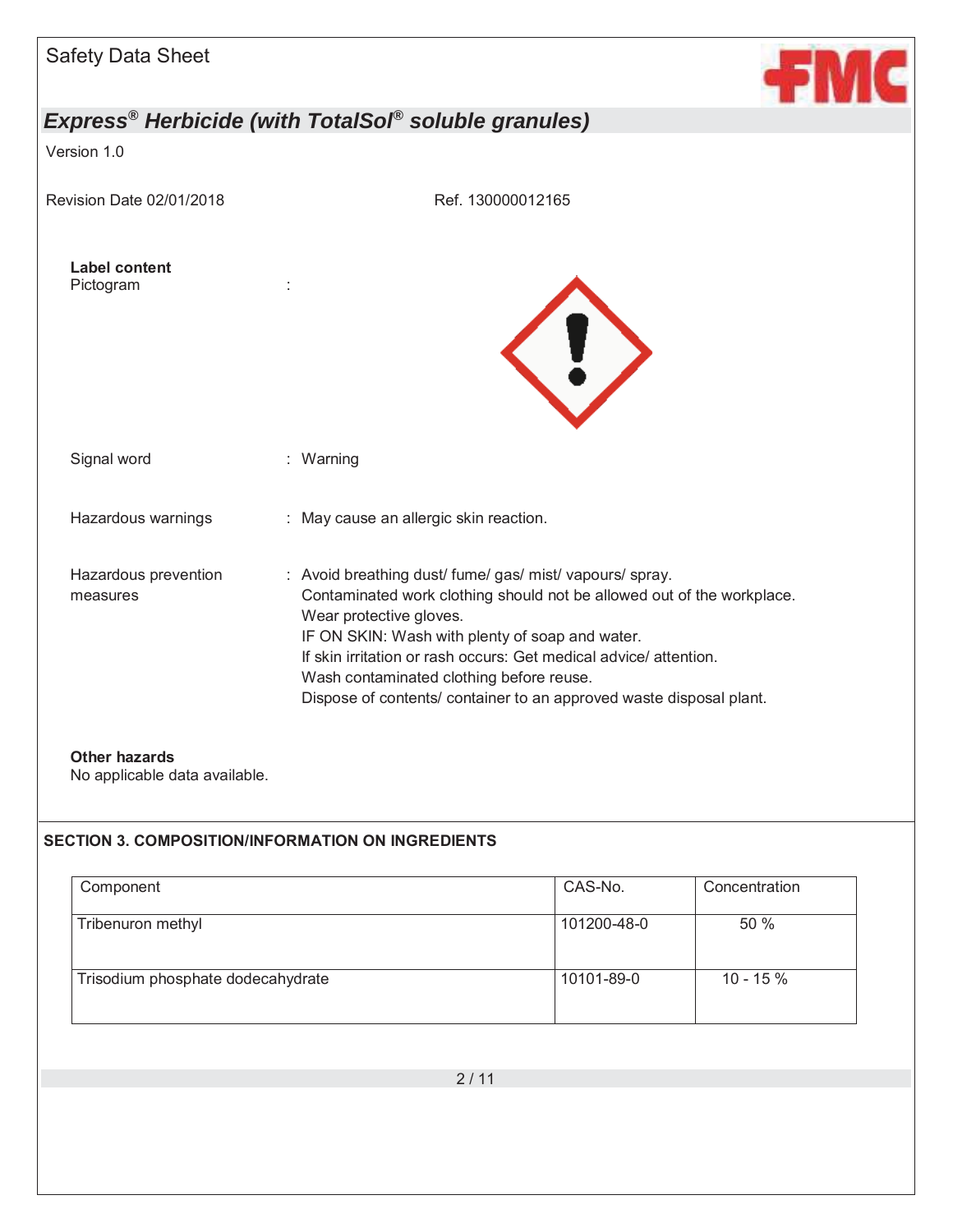| <b>Safety Data Sheet</b>                                        |                                                                                                                                                                                                                                         |          | <b>fmc</b> |
|-----------------------------------------------------------------|-----------------------------------------------------------------------------------------------------------------------------------------------------------------------------------------------------------------------------------------|----------|------------|
|                                                                 | Express <sup>®</sup> Herbicide (with TotalSol <sup>®</sup> soluble granules)                                                                                                                                                            |          |            |
| Version 1.0                                                     |                                                                                                                                                                                                                                         |          |            |
| Revision Date 02/01/2018                                        | Ref. 130000012165                                                                                                                                                                                                                       |          |            |
|                                                                 |                                                                                                                                                                                                                                         |          |            |
| Sodium carbonate                                                |                                                                                                                                                                                                                                         | 497-19-8 | $5 - 10%$  |
| Other Ingredients                                               |                                                                                                                                                                                                                                         |          | 25 - 35 %  |
|                                                                 | The specific chemical identity and/or exact percentage (concentration) of composition has been withheld as a trade secret.                                                                                                              |          |            |
| <b>SECTION 4. FIRST AID MEASURES</b>                            |                                                                                                                                                                                                                                         |          |            |
| General advice                                                  | : Have the product container or label with you when calling a poison control<br>center or doctor, or going for treatment.<br>See Section 1 for emergency phone numbers.<br>See Label for Additional Precautions and Directions for Use. |          |            |
| Inhalation                                                      | : No specific intervention is indicated as the compound is not likely to be<br>hazardous. Consult a physician if necessary.                                                                                                             |          |            |
| Skin contact                                                    | Take off all contaminated clothing immediately. Rinse skin immediately with<br>plenty of water for 15-20 minutes. Call a poison control center or doctor for<br>treatment advice.                                                       |          |            |
| Eye contact                                                     | No specific intervention is indicated as the compound is not likely to be<br>hazardous. Consult a physician if necessary.                                                                                                               |          |            |
| Ingestion                                                       | No specific intervention is indicated as the compound is not likely to be<br>hazardous. Consult a physician if necessary.                                                                                                               |          |            |
| Most important<br>symptoms/effects, acute                       | : No applicable data available.                                                                                                                                                                                                         |          |            |
| and delayed<br>Protection of first-aiders<br>Notes to physician | No applicable data available.<br>: Treat symptomatically.                                                                                                                                                                               |          |            |
| <b>SECTION 5. FIREFIGHTING MEASURES</b>                         |                                                                                                                                                                                                                                         |          |            |
|                                                                 |                                                                                                                                                                                                                                         |          |            |
|                                                                 | 3/11                                                                                                                                                                                                                                    |          |            |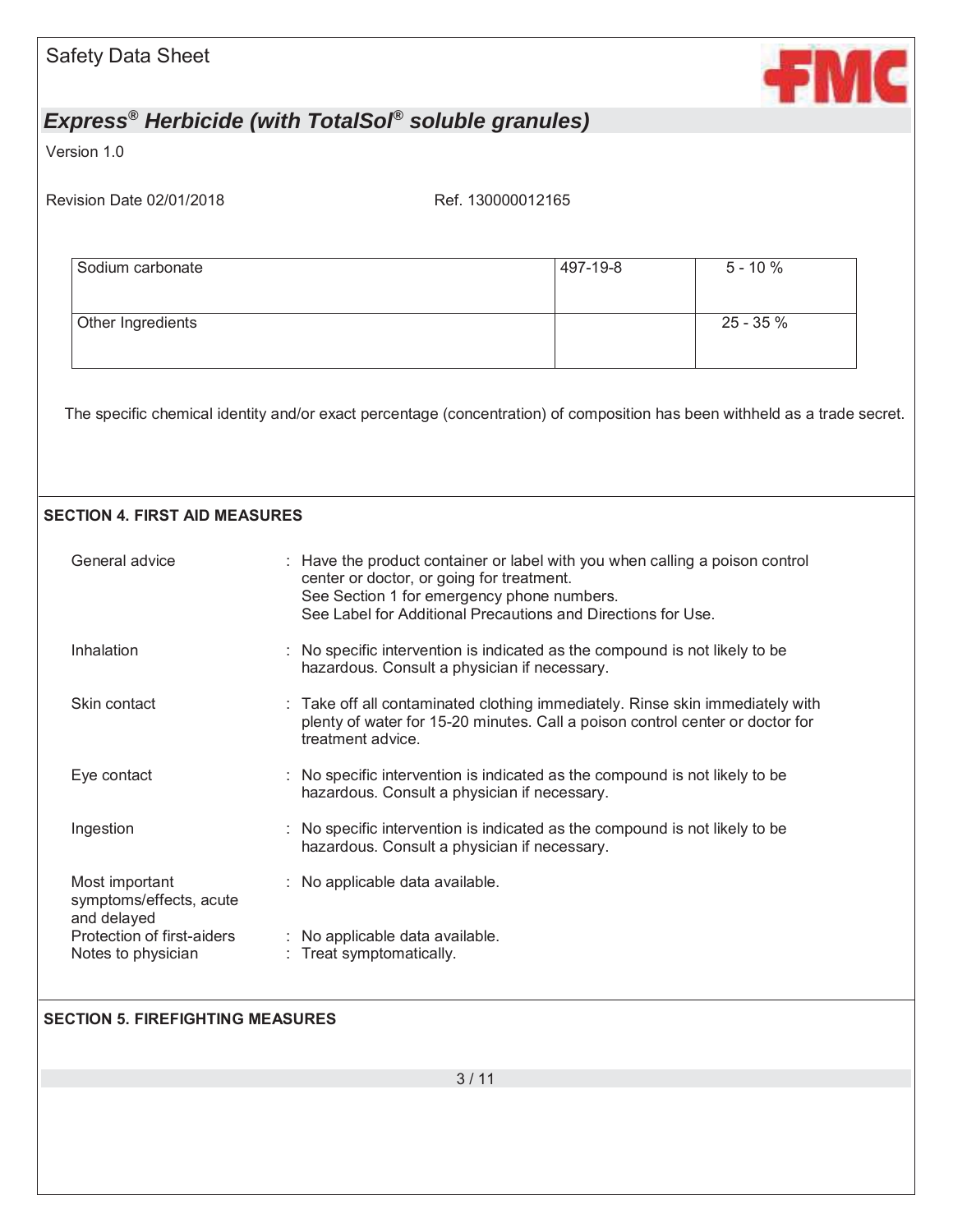

Version 1.0

| Revision Date 02/01/2018                         | Ref. 130000012165                                                                                                                                                                                      |  |
|--------------------------------------------------|--------------------------------------------------------------------------------------------------------------------------------------------------------------------------------------------------------|--|
| Suitable extinguishing media                     | : Water spray, Dry chemical, Foam, Carbon dioxide (CO2)                                                                                                                                                |  |
| Unsuitable extinguishing<br>media                | $\therefore$ High volume water jet, (contamination risk)                                                                                                                                               |  |
| Specific hazards                                 | : Not a fire or explosion hazard. Under severe dusting conditions, this material<br>may form explosive mixtures in air.                                                                                |  |
| Special protective equipment<br>for firefighters | : Wear full protective clothing and self-contained breathing apparatus.                                                                                                                                |  |
| Further information                              | : (on small fires) If area is heavily exposed to fire and if conditions permit, let<br>fire burn itself out since water may increase the area contaminated. Cool<br>containers/tanks with water spray. |  |

#### **SECTION 6. ACCIDENTAL RELEASE MEASURES**

NOTE: Review FIRE FIGHTING MEASURES and HANDLING (PERSONNEL) sections before proceeding with clean-up. Use appropriate PERSONAL PROTECTIVE EQUIPMENT during clean-up.

| Safeguards (Personnel)      | : Evacuate personnel, thoroughly ventilate area, use self-contained breathing<br>apparatus. Use personal protective equipment. |
|-----------------------------|--------------------------------------------------------------------------------------------------------------------------------|
| Environmental precautions   | : Prevent material from entering sewers, waterways, or low areas.                                                              |
| Spill Cleanup               | : Sweep up and shovel into suitable containers for disposal.                                                                   |
| Accidental Release Measures | Never return spills in original containers for re-use. Dispose of in accordance<br>with local regulations.                     |

| <b>SECTION 7. HANDLING AND STORAGE</b> |                                                                                                                                                                                                                                                                                                                                                                                                                                                            |  |
|----------------------------------------|------------------------------------------------------------------------------------------------------------------------------------------------------------------------------------------------------------------------------------------------------------------------------------------------------------------------------------------------------------------------------------------------------------------------------------------------------------|--|
| Handling (Personnel)                   | : Wash hands thoroughly with soap and water after handling and before eating,<br>drinking, chewing gum, using tobacco, or using the toilet. Remove<br>clothing/PPE immediately if material gets inside. Wash thoroughly and put on<br>clean clothing. Wash the outside of gloves before removing. Remove<br>personal protective equipment immediately after handling this product. As<br>soon as possible, wash thoroughly and change into clean clothing. |  |
| Handling (Physical Aspects)            | : Keep away from heat and sources of ignition.                                                                                                                                                                                                                                                                                                                                                                                                             |  |
|                                        | 4/11                                                                                                                                                                                                                                                                                                                                                                                                                                                       |  |
|                                        |                                                                                                                                                                                                                                                                                                                                                                                                                                                            |  |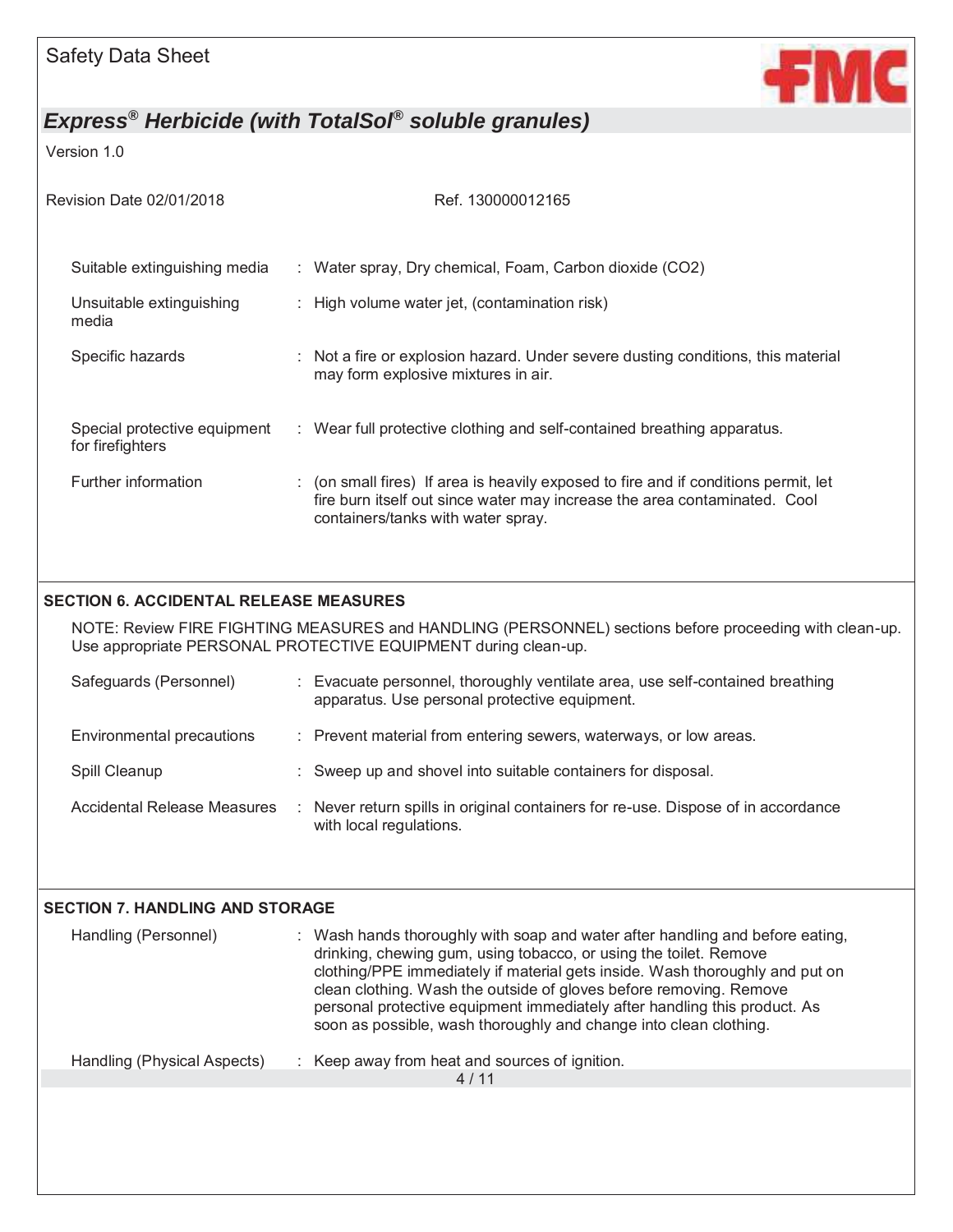

Version 1.0

| Revision Date 02/01/2018                                           |                                                   | Ref. 130000012165                                                                                                                                                            |                                                                                                                                                                                                                                                                                                                            |
|--------------------------------------------------------------------|---------------------------------------------------|------------------------------------------------------------------------------------------------------------------------------------------------------------------------------|----------------------------------------------------------------------------------------------------------------------------------------------------------------------------------------------------------------------------------------------------------------------------------------------------------------------------|
| Dust explosion class<br>Storage                                    | reach of children.                                | : No applicable data available.                                                                                                                                              | : Store in original container. Do not contaminate water, other pesticides,<br>fertilizer, food or feed in storage. Store in a cool, dry place. Keep out of the                                                                                                                                                             |
| Storage period                                                     |                                                   | : No applicable data available.                                                                                                                                              |                                                                                                                                                                                                                                                                                                                            |
| Storage temperature                                                |                                                   | : No applicable data available.                                                                                                                                              |                                                                                                                                                                                                                                                                                                                            |
| <b>SECTION 8. EXPOSURE CONTROLS/PERSONAL PROTECTION</b>            |                                                   |                                                                                                                                                                              |                                                                                                                                                                                                                                                                                                                            |
| Engineering controls                                               |                                                   | : Use only with adequate ventilation.                                                                                                                                        |                                                                                                                                                                                                                                                                                                                            |
| Personal protective equipment<br>Respiratory protection            |                                                   |                                                                                                                                                                              | : No personal respiratory protective equipment normally required.                                                                                                                                                                                                                                                          |
| Skin and body protection                                           | Shoes plus socks<br>Coveralls<br>Shoes plus socks | : Applicators and other handlers must wear:<br>Long sleeved shirt and long pants<br>polyethylene or polyvinyl chloride.<br>been treated, such as plants, soil, or water, is: | Chemical resistant gloves made of any waterproof material, such as<br>PPE required for early entry to treated areas that is permitted under the<br>Worker Protection Standard and that involves contact with anything that has                                                                                             |
| Protective measures                                                |                                                   |                                                                                                                                                                              | : Follow manufacturer's instructions for cleaning/maintaining PPE. If no such<br>instructions for washables exist, use detergent and hot water. Keep and<br>wash PPE separately from other laundry. Notify workers of the application by<br>warning them orally or by posting warning signs at entrances to treated areas. |
| <b>Exposure Guidelines</b><br><b>Exposure Limit Values</b>         |                                                   |                                                                                                                                                                              |                                                                                                                                                                                                                                                                                                                            |
| Tribenuron methyl<br>AEL *<br>AEL*                                 | (FMC)<br>(FMC)                                    | $0.5$ mg/m $3$<br>1 $mg/m3$                                                                                                                                                  | 12 hr. TWA<br>8 hr. TWA                                                                                                                                                                                                                                                                                                    |
| Trisodium phosphate dodecahydrate<br>No applicable data available. |                                                   |                                                                                                                                                                              |                                                                                                                                                                                                                                                                                                                            |
|                                                                    |                                                   | 5/11                                                                                                                                                                         |                                                                                                                                                                                                                                                                                                                            |
|                                                                    |                                                   |                                                                                                                                                                              |                                                                                                                                                                                                                                                                                                                            |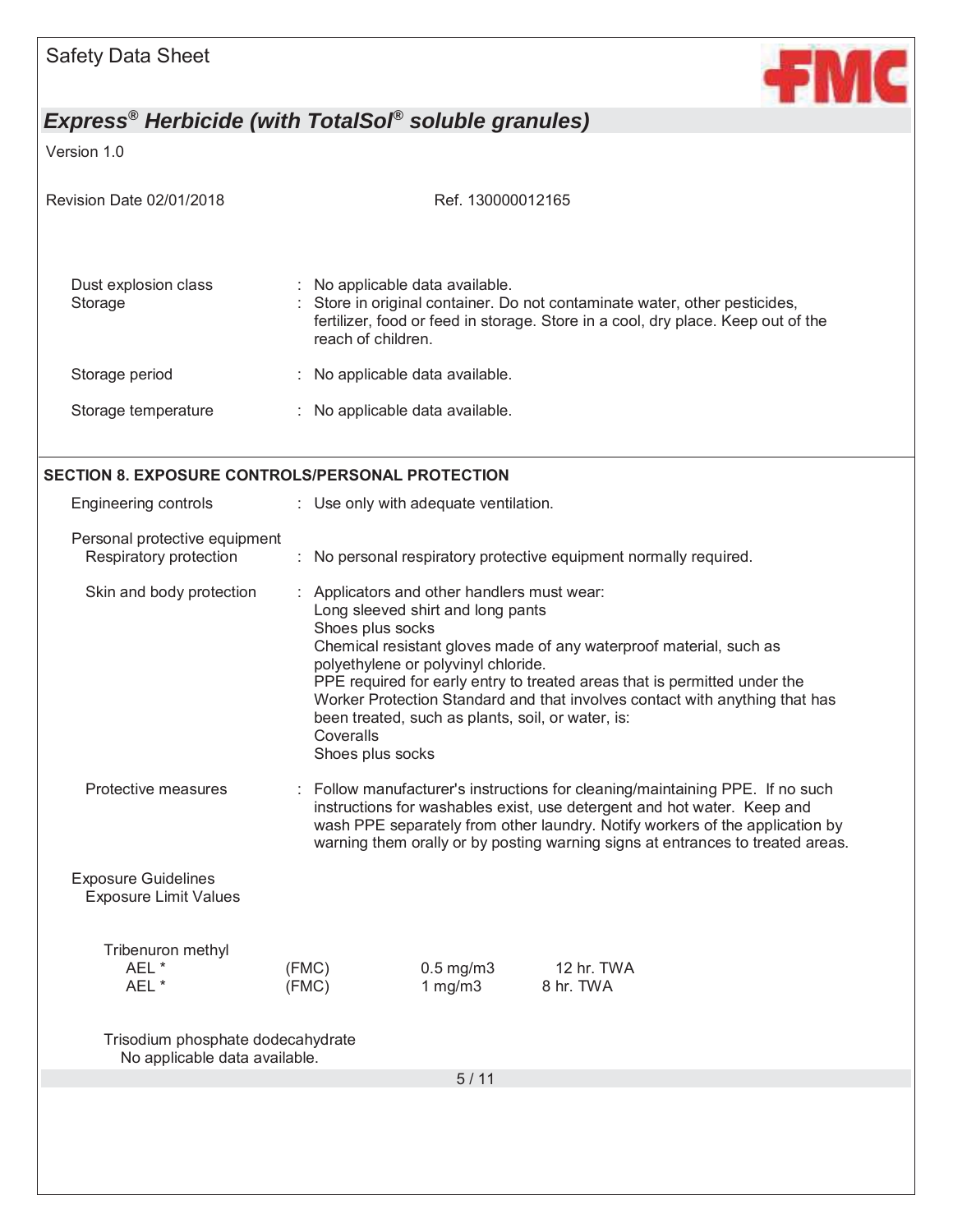| <b>Safety Data Sheet</b>                           | <b>FMC</b>                                                                                                                                                                            |
|----------------------------------------------------|---------------------------------------------------------------------------------------------------------------------------------------------------------------------------------------|
|                                                    | Express <sup>®</sup> Herbicide (with TotalSol <sup>®</sup> soluble granules)                                                                                                          |
| Version 1.0                                        |                                                                                                                                                                                       |
| Revision Date 02/01/2018                           | Ref. 130000012165                                                                                                                                                                     |
| Sodium carbonate<br>AEL *                          | (FMC)<br>$5 \,\mathrm{mg/m}$<br>8 & 12 hr. TWA Total dust.                                                                                                                            |
| Other Ingredients<br>No applicable data available. |                                                                                                                                                                                       |
|                                                    |                                                                                                                                                                                       |
|                                                    | * AEL is FMC's Acceptable Exposure Limit. Where governmentally imposed occupational exposure limits which are<br>lower than the AEL are in effect, such limits shall take precedence. |
| <b>SECTION 9. PHYSICAL AND CHEMICAL PROPERTIES</b> |                                                                                                                                                                                       |
| Appearance<br>Physical state<br>Form<br>Color      | : solid<br>: solid, granular<br>light brown                                                                                                                                           |
| Odor                                               | : mild                                                                                                                                                                                |
| Odor threshold                                     | : No applicable data available.                                                                                                                                                       |
| pH                                                 | 8.4 - 9.4 at 10 g/l 20 °C (68 °F)<br>(1% solution in water)                                                                                                                           |
| Melting point/range                                | No applicable data available.                                                                                                                                                         |
| Boiling point/boiling range                        | No applicable data available.                                                                                                                                                         |
| Flash point                                        | Not applicable                                                                                                                                                                        |
| Evaporation rate                                   | No applicable data available.                                                                                                                                                         |
| Flammability (solid, gas)                          | Does not sustain combustion.                                                                                                                                                          |
| Upper explosion limit                              | No applicable data available.                                                                                                                                                         |
| Lower explosion limit                              | No applicable data available.                                                                                                                                                         |
| Vapour Pressure                                    | No applicable data available.                                                                                                                                                         |
|                                                    | $6/11$                                                                                                                                                                                |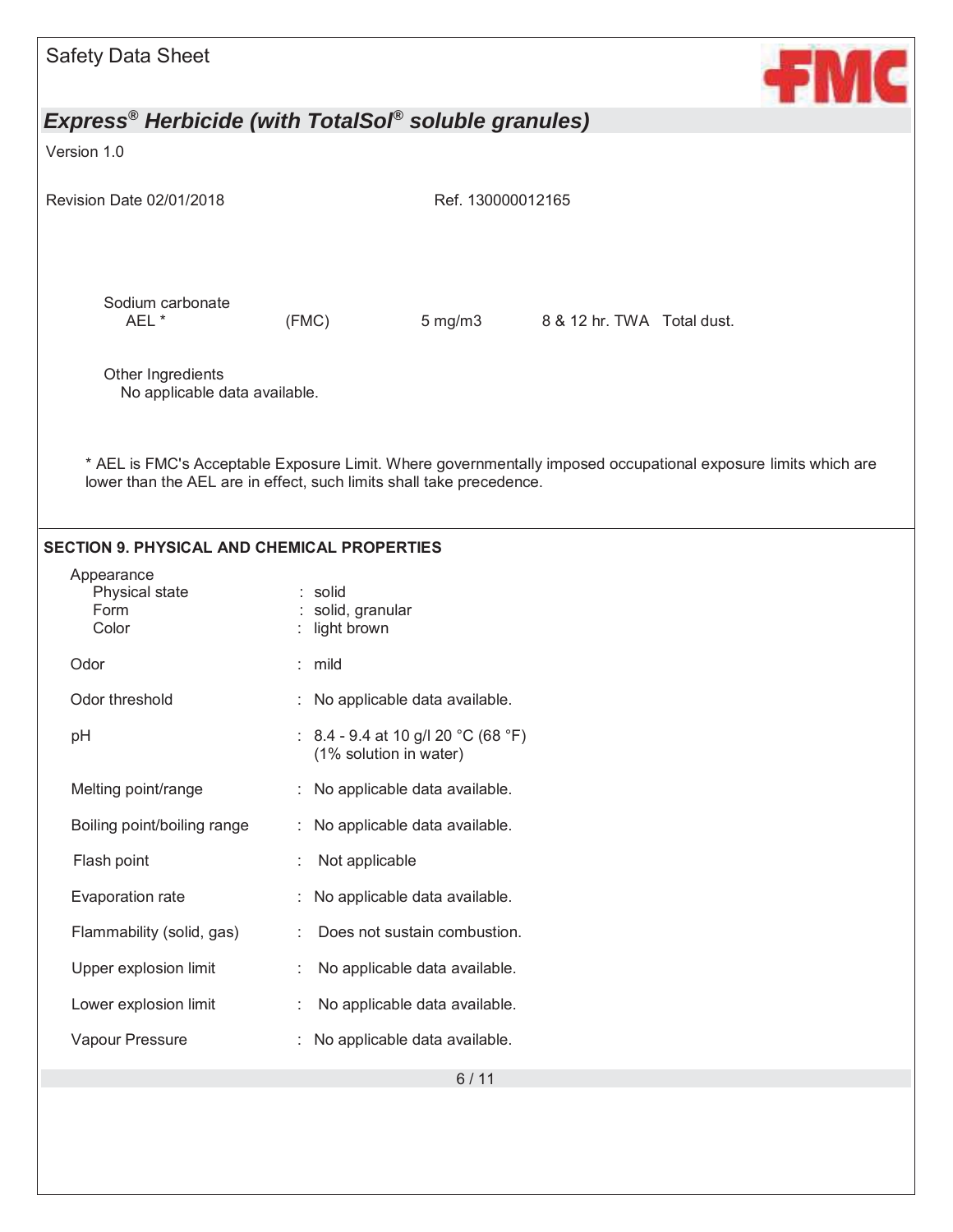

### Version 1.0

| Revision Date 02/01/2018                   | Ref. 130000012165                  |
|--------------------------------------------|------------------------------------|
| Vapour density                             | : No applicable data available.    |
| Specific gravity (Relative<br>density)     | : No applicable data available.    |
| <b>Bulk density</b>                        | : $640 \text{ kg/m3}$<br>packed    |
| Water solubility                           | $:$ soluble                        |
| Solubility(ies)                            | : No applicable data available.    |
| Partition coefficient: n-<br>octanol/water | : No applicable data available.    |
| Auto-ignition temperature                  | No applicable data available.      |
| Decomposition temperature                  | No applicable data available.      |
| Viscosity, kinematic                       | No applicable data available.      |
| Viscosity, dynamic                         | No applicable data available.<br>÷ |
| <b>Oxidizing Substance</b>                 | The product is not oxidizing.      |

#### **SECTION 10. STABILITY AND REACTIVITY**

| Reactivity<br>Chemical stability      | No applicable data available.<br>Stable at normal temperatures and storage conditions.<br>÷ |
|---------------------------------------|---------------------------------------------------------------------------------------------|
| Possibility of hazardous<br>reactions | Polymerization will not occur.<br>$\ddot{\phantom{a}}$                                      |
| Conditions to avoid                   | None reasonably foreseeable.                                                                |
| Incompatible materials                | No materials to be especially mentioned.<br>÷                                               |
| Hazardous decomposition<br>products   | No applicable data available.                                                               |

### **SECTION 11. TOXICOLOGICAL INFORMATION**

Express® Herbicide (with TotalSol® soluble granules) Dermal LD50 : > 5,000 mg/kg, Rat

7 / 11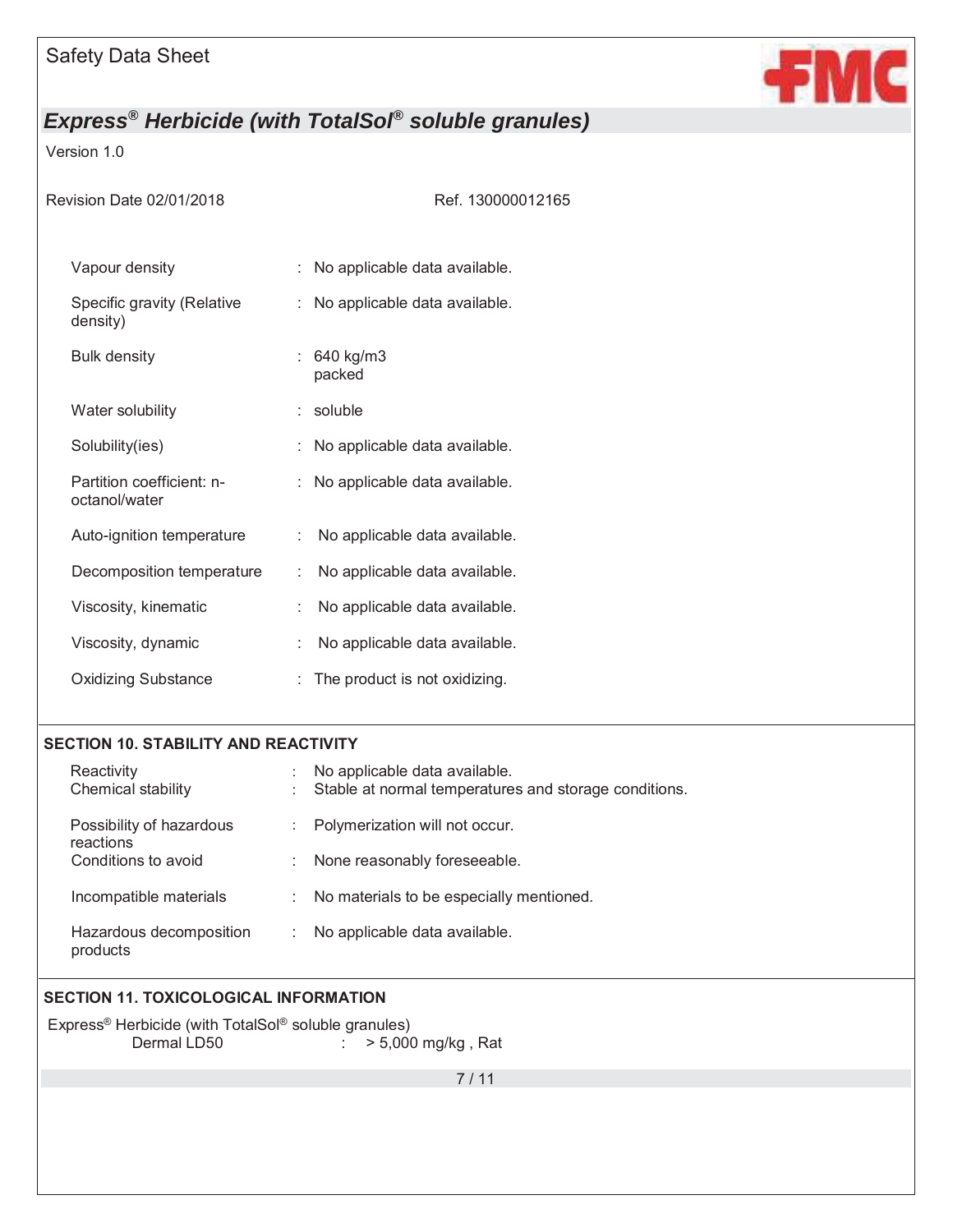

Version 1.0

| Revision Date 02/01/2018                                                                     | Ref. 130000012165                                                                                                                                                                                                                                                                                                                                                                                                     |
|----------------------------------------------------------------------------------------------|-----------------------------------------------------------------------------------------------------------------------------------------------------------------------------------------------------------------------------------------------------------------------------------------------------------------------------------------------------------------------------------------------------------------------|
| Oral LD50                                                                                    | > 5,000 mg/kg, Rat                                                                                                                                                                                                                                                                                                                                                                                                    |
| Skin irritation                                                                              | No skin irritation, Rabbit                                                                                                                                                                                                                                                                                                                                                                                            |
| Eye irritation                                                                               | No eye irritation, Rabbit                                                                                                                                                                                                                                                                                                                                                                                             |
| Sensitisation                                                                                | The product is a skin sensitiser, sub-category 1B., Guinea pig                                                                                                                                                                                                                                                                                                                                                        |
| Carcinogenicity                                                                              | The carcinogenicity classifications for this product and/or its ingredients have been determined according<br>to HazCom 2012, Appendix A.6. The classifications may differ from those listed in the National Toxicology<br>Program (NTP) Report on Carcinogens (latest edition) or those found to be a potential carcinogen in the<br>International Agency for Research on Cancer (IARC) Monographs (latest edition). |
| by IARC, NTP, or OSHA, as a carcinogen.                                                      | None of the components present in this material at concentrations equal to or greater than 0.1% are listed                                                                                                                                                                                                                                                                                                            |
| <b>SECTION 12. ECOLOGICAL INFORMATION</b>                                                    |                                                                                                                                                                                                                                                                                                                                                                                                                       |
| <b>Aquatic Toxicity</b><br>Express® Herbicide (with TotalSol® soluble granules)<br>96 h LC50 | Oncorhynchus mykiss (rainbow trout) > 120 mg/l                                                                                                                                                                                                                                                                                                                                                                        |
| 72 h ErC50                                                                                   | Pseudokirchneriella subcapitata (microalgae) > 0.080 mg/l                                                                                                                                                                                                                                                                                                                                                             |
| 48 h EC50                                                                                    | Daphnia (water flea) > 120 mg/l                                                                                                                                                                                                                                                                                                                                                                                       |
| Additional ecological information                                                            | Do not apply directly to water, or to areas where surface water is<br>present, or to intertidal areas below the mean high water mark. Do not<br>contaminate water when cleaning equipment or disposing of<br>equipment washwaters or rinsate.                                                                                                                                                                         |
| <b>SECTION 13. DISPOSAL CONSIDERATIONS</b>                                                   |                                                                                                                                                                                                                                                                                                                                                                                                                       |
| Waste disposal methods -<br>Product                                                          | Do not contaminate water, food or feed by disposal. Wastes resulting from the<br>use of this product must be disposed of on site or at an approved waste<br>disposal facility.                                                                                                                                                                                                                                        |
| Waste disposal methods -<br>Container                                                        | <b>Container Refilling and Disposal:</b><br>Refer to the product label for instructions.<br>Do not transport if this container is damaged or leaking.<br>8/11                                                                                                                                                                                                                                                         |
|                                                                                              |                                                                                                                                                                                                                                                                                                                                                                                                                       |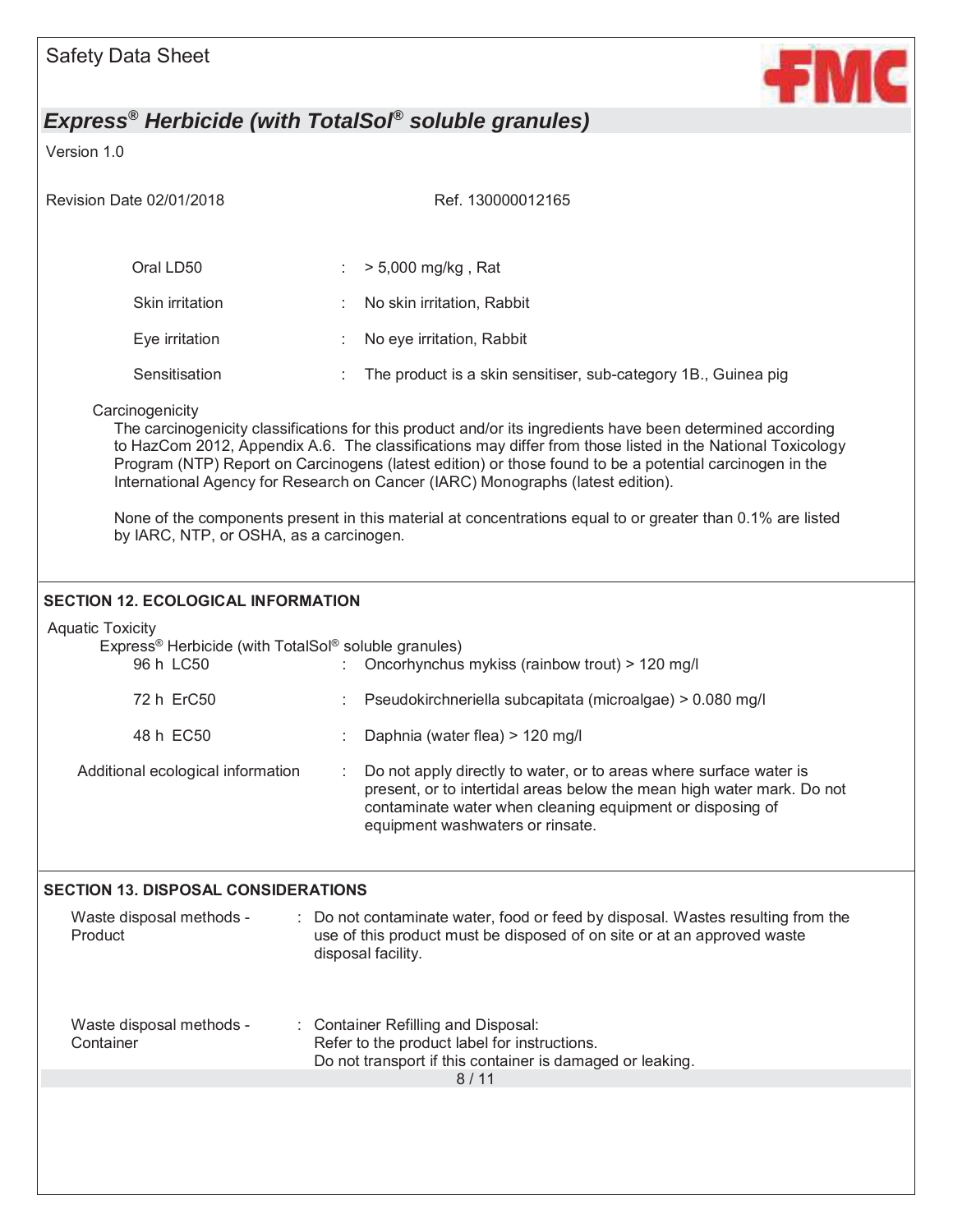|                          | <b>Safety Data Sheet</b>                                                                                                                        | ÷М                                                                                                                                                                                                                                                                                                                                                                                                                                                                                                             |
|--------------------------|-------------------------------------------------------------------------------------------------------------------------------------------------|----------------------------------------------------------------------------------------------------------------------------------------------------------------------------------------------------------------------------------------------------------------------------------------------------------------------------------------------------------------------------------------------------------------------------------------------------------------------------------------------------------------|
|                          |                                                                                                                                                 | Express <sup>®</sup> Herbicide (with TotalSol <sup>®</sup> soluble granules)                                                                                                                                                                                                                                                                                                                                                                                                                                   |
| Version 1.0              |                                                                                                                                                 |                                                                                                                                                                                                                                                                                                                                                                                                                                                                                                                |
| Revision Date 02/01/2018 |                                                                                                                                                 | Ref. 130000012165                                                                                                                                                                                                                                                                                                                                                                                                                                                                                              |
|                          |                                                                                                                                                 | See Section 1 for emergency phone numbers.                                                                                                                                                                                                                                                                                                                                                                                                                                                                     |
| Contaminated packaging   |                                                                                                                                                 | : No applicable data available.                                                                                                                                                                                                                                                                                                                                                                                                                                                                                |
|                          | <b>SECTION 14. TRANSPORT INFORMATION</b>                                                                                                        |                                                                                                                                                                                                                                                                                                                                                                                                                                                                                                                |
| IATA <sub>C</sub>        | UN number                                                                                                                                       | : 3077                                                                                                                                                                                                                                                                                                                                                                                                                                                                                                         |
| <b>IMDG</b>              | Proper shipping name<br>Class<br>Packing group<br>Labelling No.<br>UN number<br>Proper shipping name<br>Class<br>Packing group<br>Labelling No. | : Environmentally hazardous substance, solid, n.o.s.<br>(Tribenuron methyl)<br>9<br>$\mathbb{H}$<br>9MI<br>: 3077<br>: ENVIRONMENTALLY HAZARDOUS SUBSTANCE,<br>SOLID, N.O.S. (Tribenuron methyl)<br>:9<br>$\therefore$ $\Box$<br>: 9                                                                                                                                                                                                                                                                           |
|                          | Not regulated as a hazardous material by DOT.                                                                                                   | Marine Pollutants assigned UN number 3077 and 3082 in single or combination packaging containing a net<br>quantity per single or inner packaging of 5 L or less for liquids or having a net mass per single or inner<br>packaging of 5 KG or less for solids may be transported as non-dangerous goods as provided in section<br>2.10.2.7 of IMDG code, IATA special provision A197, and ADR/RID special provision 375.                                                                                        |
|                          |                                                                                                                                                 |                                                                                                                                                                                                                                                                                                                                                                                                                                                                                                                |
| Other regulations        | <b>SECTION 15. REGULATORY INFORMATION</b>                                                                                                       | : This Safety Data Sheet is for a pesticide product registered by the US<br>Environmental Protection Agency (USEPA) and is therefore also subject to<br>certain labeling requirements under US pesticide law (FIFRA). These<br>requirements differ from the classification criteria and hazard information<br>required by OSHA for safety data sheets, and for workplace labels of non-<br>pesticide chemicals. The following is the mandatory hazard information<br>required by USEPA on the pesticide label: |
|                          |                                                                                                                                                 | <b>CAUTION!</b>                                                                                                                                                                                                                                                                                                                                                                                                                                                                                                |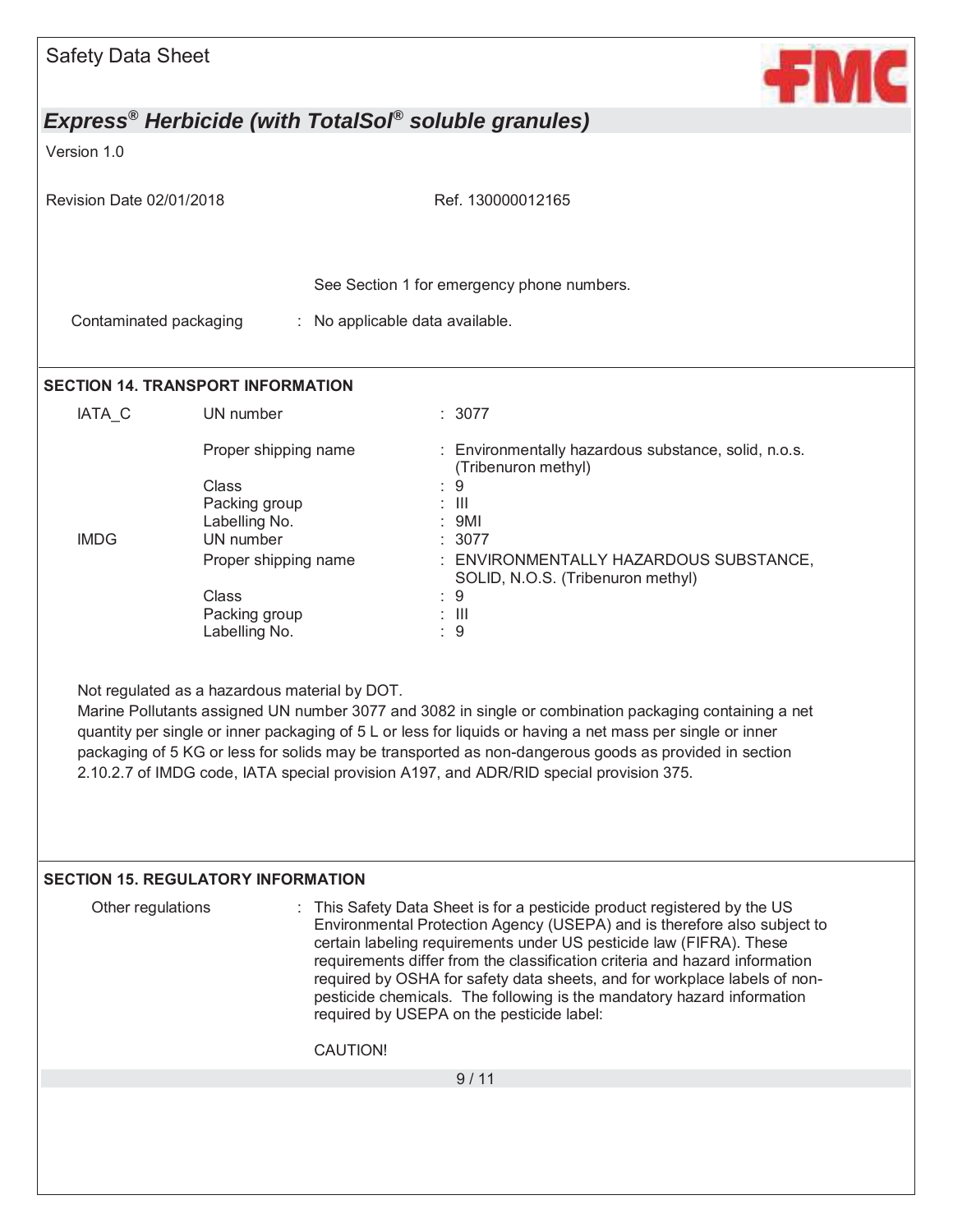

### Version 1.0

| Revision Date 02/01/2018                   | Ref. 130000012165                                                                                                                                                                                                                                                                                                                                                                          |  |  |
|--------------------------------------------|--------------------------------------------------------------------------------------------------------------------------------------------------------------------------------------------------------------------------------------------------------------------------------------------------------------------------------------------------------------------------------------------|--|--|
|                                            | Prolonged or frequently repeated skin contact may cause allergic reactions in<br>some individuals. Avoid contact with skin, eyes and clothing.                                                                                                                                                                                                                                             |  |  |
| SARA 313 Regulated<br>Chemical(s)          | : Tribenuron methyl                                                                                                                                                                                                                                                                                                                                                                        |  |  |
| PA Right to Know<br>Regulated Chemical(s)  | : Substances on the Pennsylvania Hazardous Substances List present at a<br>concentration of 1% or more (0.01% for Special Hazardous Substances):<br>Trisodium phosphate dodecahydrate                                                                                                                                                                                                      |  |  |
| Title III hazard<br>classification         | : Acute Health Hazard: Yes<br>Chronic Health Hazard: No<br>Fire: No<br>Reactivity/Physical hazard: No<br>Pressure: No                                                                                                                                                                                                                                                                      |  |  |
| <b>EPA</b>                                 | In the United States this product is regulated by the US Environmental<br>Protection Agency (EPA) under the Federal Insecticide, Fungicide and<br>Rodenticide Act (FIFRA). It is a violation of Federal law to use this product in<br>a manner inconsistent with its labeling. Read and follow all label directions.<br>This product is excluded from listing requirements under EPA/TSCA. |  |  |
| <b>SECTION 16. OTHER INFORMATION</b>       |                                                                                                                                                                                                                                                                                                                                                                                            |  |  |
|                                            | <b>NFPA</b>                                                                                                                                                                                                                                                                                                                                                                                |  |  |
| Health                                     | 1                                                                                                                                                                                                                                                                                                                                                                                          |  |  |
| Flammability                               | 1                                                                                                                                                                                                                                                                                                                                                                                          |  |  |
| Reactivity/Physical hazard                 | 0                                                                                                                                                                                                                                                                                                                                                                                          |  |  |
| ® Registered trademark of FMC Corporation. |                                                                                                                                                                                                                                                                                                                                                                                            |  |  |
| <b>Revision Date</b>                       | : 02/01/2018                                                                                                                                                                                                                                                                                                                                                                               |  |  |
|                                            | FMC Corporation believes that the information and recommendations contained herein (including data and<br>statements) are accurate as of the date hereof. NO WARRANTY OF FITNESS FOR ANY PARTICULAR PURPOSE,<br>WARRANTY OF MERCHANTABILITY OR ANY OTHER WARRANTY, EXPRESSED OR IMPLIED, IS MADE                                                                                           |  |  |
|                                            | 10/11                                                                                                                                                                                                                                                                                                                                                                                      |  |  |
|                                            |                                                                                                                                                                                                                                                                                                                                                                                            |  |  |